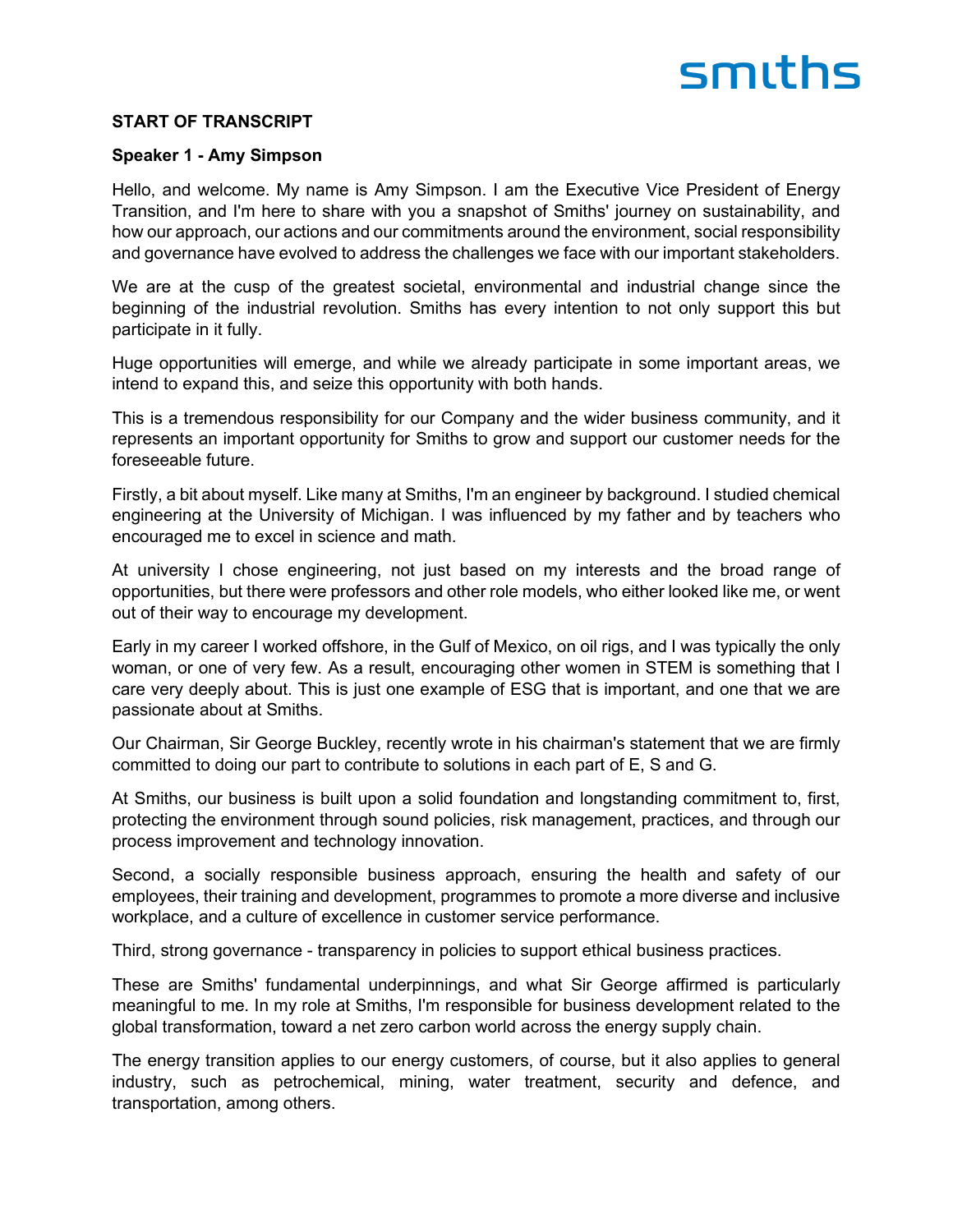The need for energy transformation cuts across all sectors, especially those harder to abate, and it's critical to mitigate climate change.

It is inextricably linked to our own and our customers' environmental conservation needs, and we are privileged to have strong relationships, through our long history of preventing and fixing leaks in the energy sector and helping customers be more efficient and providing solutions to prolong the life of their assets.

I spend a lot of my time listening to our stakeholders, and engaging with our teams, our customers and the broader scientific community, our partners in the innovation ecosystem, such as academia, NGOs, industry experts, and there is no question as to the vital importance of sustainability.

We know we must collectively and urgently heed the call to action now, within this decade, if we are to have a chance to stay below 1.5 degrees Celsius of warming.

As a Company, we understand this through the challenges our customers face, to meet rising energy demand and resource needs with higher efficiency, minimal emissions, and lower carbon footprints.

Given our deep expertise in solving problems, we see this as an opportunity, an important opportunity, to help our customers meet this moment, and to multiply our influence and commitment through our supply chain.

We see this as a growth opportunity across all our divisions, and I will share more about our continuing commitment to ESG today, and our plan to further drive ESG throughout our business, tomorrow, and on our roadmap to net zero, in a few moments.

First, let me reiterate that Smiths is a purpose-driven organisation, and no stranger to charting the course for advancements and innovation. It speaks to our rich history, in which we have played a meaningful role in some of history's most notable achievements. Our purpose also bridges to our future, as we continue to improve our world, through smarter engineering.

When we think about our strengths and priorities to realise the full potential of our value engine and accelerate growth, it becomes apparent that ESG courses through every fundamental element, and that striving for best in class in ESG will enable us to service customers from a world class talent pool of engineers, with an unmatched level of operational excellence.

Given our global capabilities, it's clear that a more inclusive culture, where each and every one of us can enthusiastically strive to be the very best versions of ourselves, our people can outperform.

It is this culture that has fostered and inspired progress and our environmental goals over the past couple of decades.

So, what have we done to reduce our footprint and manage our environmental risks?

Well, we've made significant and sustained progress toward environmental targets for the past 15 years, across all divisions of Smiths. Overall, we've reduced our energy use by nearly 40 per cent, while reducing greenhouse gas emissions by 60 per cent, and increasing our share of renewable electricity to 58 per cent.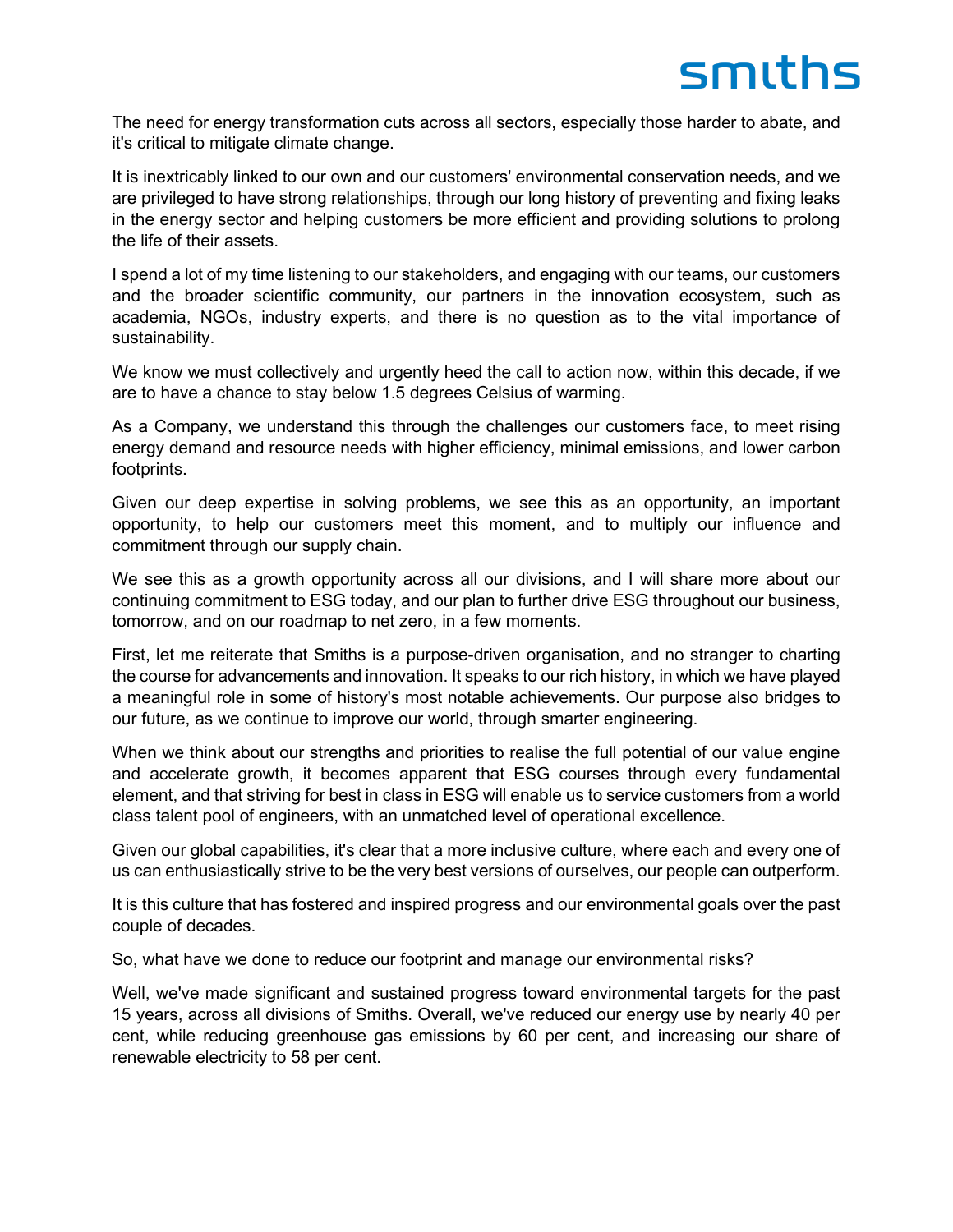We've also reduced water usage by 53 per cent, and increased recycling, while decreasing our non-recyclable waste, by 62 per cent.

Our teams are proud of this achievement. I find that in roundtables and team meetings, there's more dialogue on sustainability and the environmental efforts, in particular. Supported by a Company-wide Nurture campaign, to encourage thoughtful participation where we live and work.

In parallel, we have also stepped up our approach to managing and reporting risk, building upon our strong safety systems, and rigorous approach to risk management, we have aligned with the taskforce on climate-related financial disclosure, to report our risks related to climate change in recent years, based on analyses over five-year and 20-year time horizons.

In April of this year, we finalised out targets and next steps for the short, medium and long term, in our roadmap to net zero for our operations, by 2040, making our Scope 1 and 2 net zero commitment public.

What do we mean by smarter engineering? At John Crane it means innovating to help customers reach new levels of efficiency. One of the most significant steps required to stabler 1.5 C warming.

At Detection, it means detecting evolving terror threats and ensuring safety and security as the pandemic begins to ease and more people travel.

It means building and leveraging economies of scale and scope, the way Flex-Tek has, helping more customers more efficiently heat and cool buildings and homes, commercial aircraft, and enabling cleaner medical processes.

Finally, at Interconnect, smarter engineering means embracing digital solutions and connectivity, to improve product and service performance in critical applications - even in outer space.

It means designing with sustainability in mind and extending the same through our supply chain.

Most of all, Paul will tell you that smarter engineering means helping to solve the toughest problems for ourselves, our customers, and our communities, many of which concern the environment.

Since Paul joined Smiths, we have swiftly built on our 15 years of progress, reaching a new level of commitment to ESG.

We have aggressive plans to accelerate our environmental progress and meet our commitments, as we hit the ground running on our roadmap to zero.

In addition to the targets we set, we are assessing a promising list of locations for onsite renewable energy installations. We've added 10 water reduction projects, and while we implement our design for sustainability assessments into our new product development process in all divisions in fiscal year '22, and establish our packaging baseline, we are targeting eight packaging reduction projects per year, as we work towards developing a more circular mindset.

In the recent months we have analysed, modelled and mapped out our approach, signing on to the science-based targets initiative and the business ambition to 1.5 C, the part of the UN Race to Zero pledge, where businesses do the heavy lifting.

We see this as an important step to multiply our influence through our value chain and drive Scope 3 emissions reduction.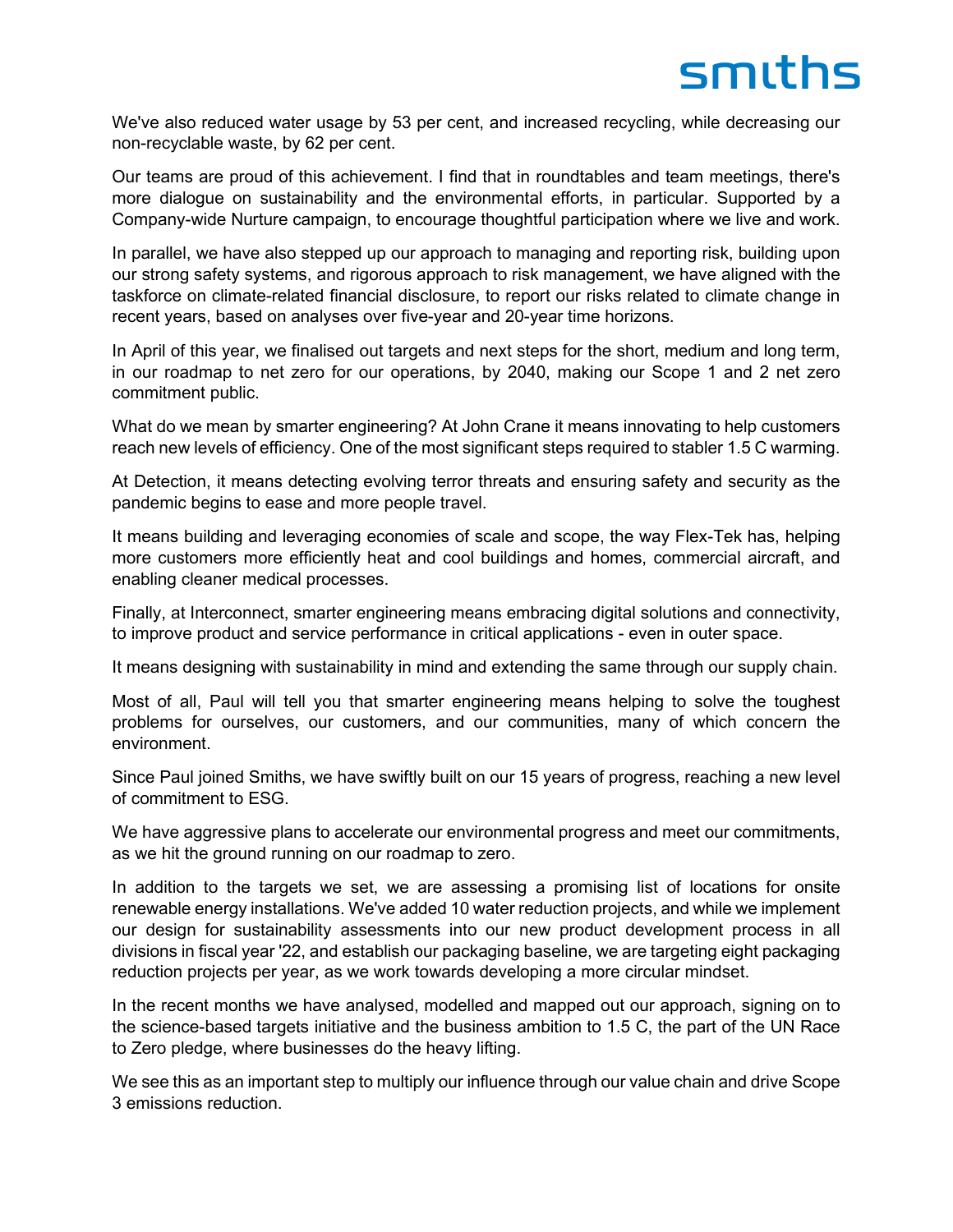## smiths

We have added an ESG metric to our long-term compensation programme, to incentivise the leadership team to deliver on our ESG strategy, targets and time horizons.

We recently established a new science, sustainability and excellence committee of the Board, providing guidance and supervision of our sustainability strategy at the Board level, and our newest executive team member will be a dedicated chief sustainability officer, who will own the corporate strategy for ESG and support the divisions on their journey to design for sustainability, while developing stronger, more visible communications around our plans, and as we make progress on our roadmap, and boost reporting.

It has been such a pleasure working and learning from our three ESG advisers, Sir Kevin, Mel and Tim, for the past few months. They are the backbone of our efforts and provide the team with sound guidance. I have been thrilled to see how each and every one of our leadership team genuinely cares about ESG in his or her way.

They are completely aligned on the fundamental business importance and advantages of ESG, and they promote and encourage sustainability through their teams, in our support functions and through all divisions.

Our newly established science, sustainability and excellence committee is chaired by Dame Ann Dowling. She is joined by three passionate ESG supporters and leaders, who together have begun to offer their insights and unique perspectives on sustainability, helping us to think more critically about our strategic plan.

With our new leadership commitment, and renewed energy in our ESG approach, in our operations and with our customers, we've come to realise the tremendous potential for growth in each of our divisions.

We can see that a purposeful approach in each division, through best-in-class ESG, will allow us to solve even more challenging problems for ourselves, our customers and our communities.

We endeavour to lead the way in pioneering new advances in clean energy, electrification, artificial intelligence, clean air, clean water, safe food and advanced telecommunications, to name a few of the vital technologies for the future.

Our team in John Crane is working to attack the most urgent short-term problem at hand, that of reducing methane emissions.

We are creating a one-stop shop to help customers find, fix and monitor for leaks, such that they can meet near-term energy demand with affordable, low carbon, certified energy. Paul, Jean and I were recently together with our technical team at Morton Grove, in Chicago, to view progress on our zero-emission sealing technology.

As well as novel materials that enable us to push the envelope and address the challenges inherent in blue hydrogen and carbon capture, where we have significant experience on greater than 80 per cent of all carbon capture capacity, and some of the largest blue hydrogen projects out there. As well as to address even greater challenges ahead in production, compression and safe transport of green hydrogen, made from renewable energy.

These energy transition products and services, combined with our products aimed at efficiency, conservation and recycling, form a rich and comprehensive portfolio to meet the moment.